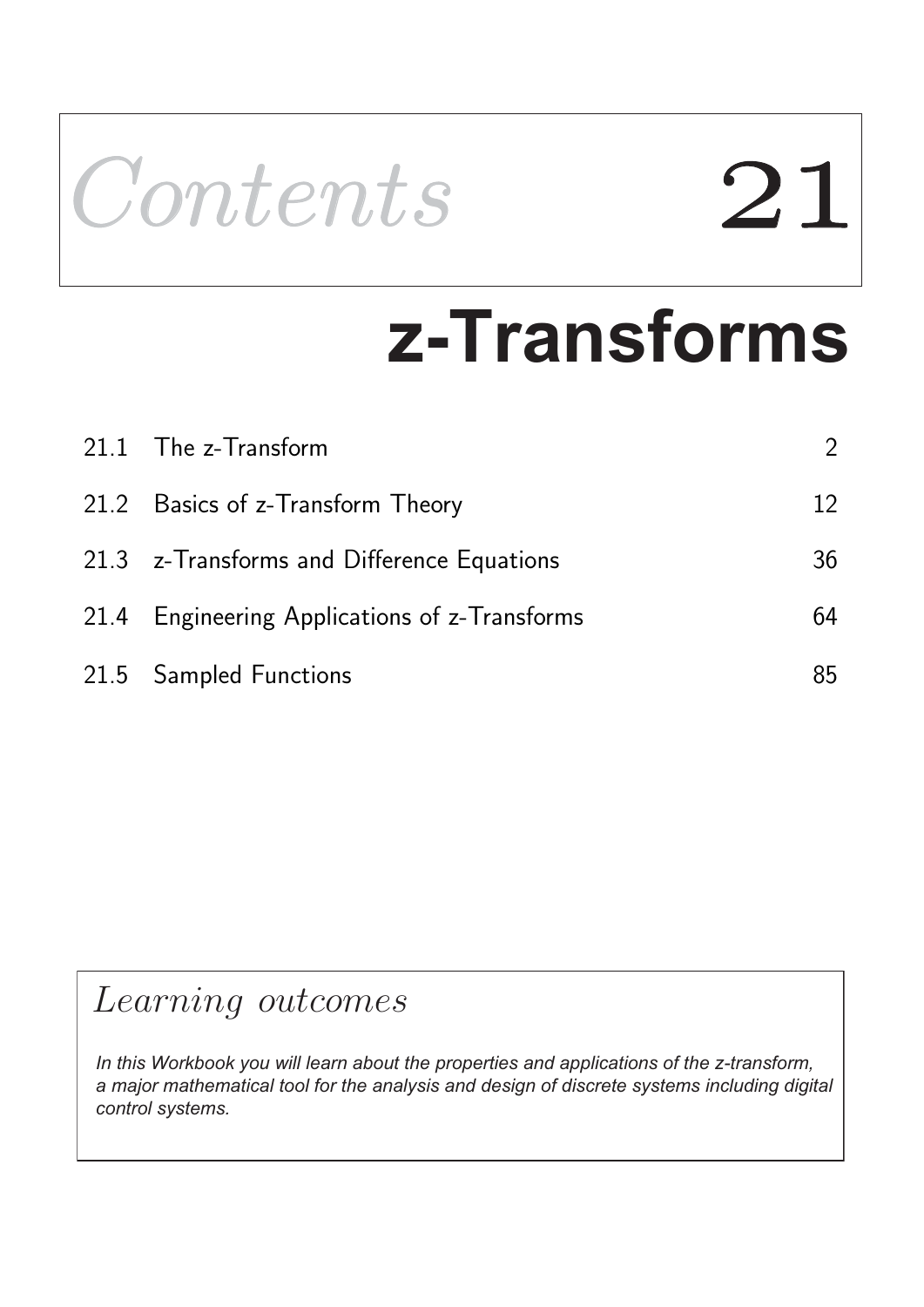## **The z-Transform**





The z-transform is the major mathematical tool for analysis in such topics as digital control and digital signal processing. In this introductory Section we lay the foundations of the subject by briefly discussing sequences, shifting of sequences and difference equations. Readers familiar with these topics can proceed directly to Section 21.2 where z-transforms are first introduced.

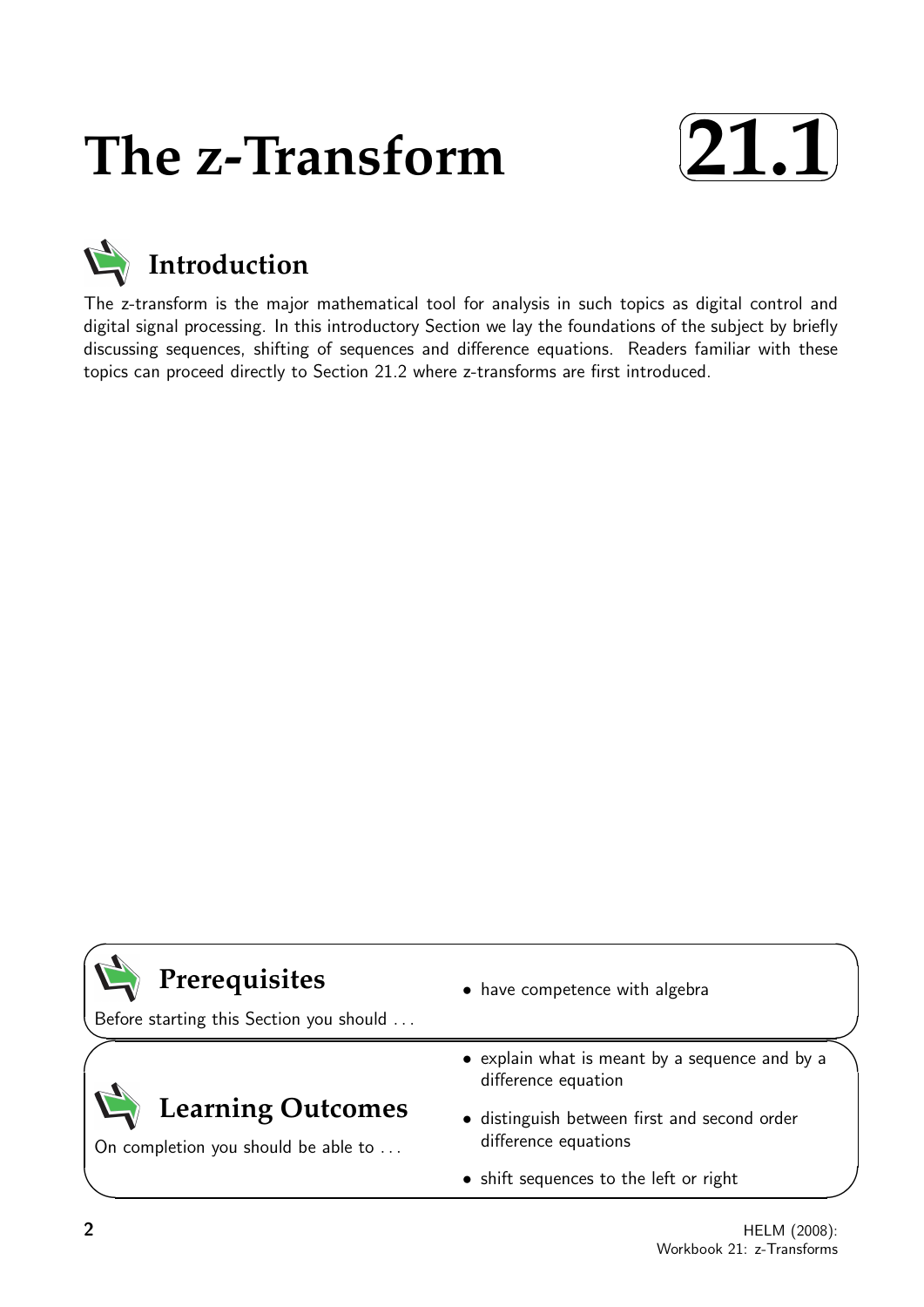

#### **1. Preliminaries: Sequences and Difference Equations**

#### **Sequences**

A sequence is a set of numbers formed according to some definite rule. For example the sequence

$$
\{1,4,9,16,25,\ldots\} \tag{1}
$$

is formed by the squares of the positive integers. If we write

 $y_1 = 1$ ,  $y_2 = 4$ ,  $y_3 = 9$ ,...

then the  $\bm{\mathsf{general}}$  or  $\bm{n}^{th}$  term of the sequence  $(1)$  is  $y_n=n^2.$  The notations  $y(n)$  and  $y[n]$  are also used sometimes to denote the general term. The notation  $\{y_n\}$  is used as an abbreviation for a whole sequence.

An alternative way of considering a sequence is to view it as being obtained by sampling a continuous function. In the above example the sequence of squares can be regarded as being obtained from the function

$$
y(t) = t^2
$$

by sampling the function at  $t = 1, 2, 3, \ldots$  as shown in Figure 1.



#### Figure 1

The notation  $y(n)$ , as opposed to  $y_n$ , for the general term of a sequence emphasizes this sampling aspect.



```
Your solution
Answer
The terms of the sequence are the integer powers of 2: y_1 = 2 = 2^1 y_2 = 4 = 2^2y_3 = 8 = 2^3 \dots so y_n = 2^n.
```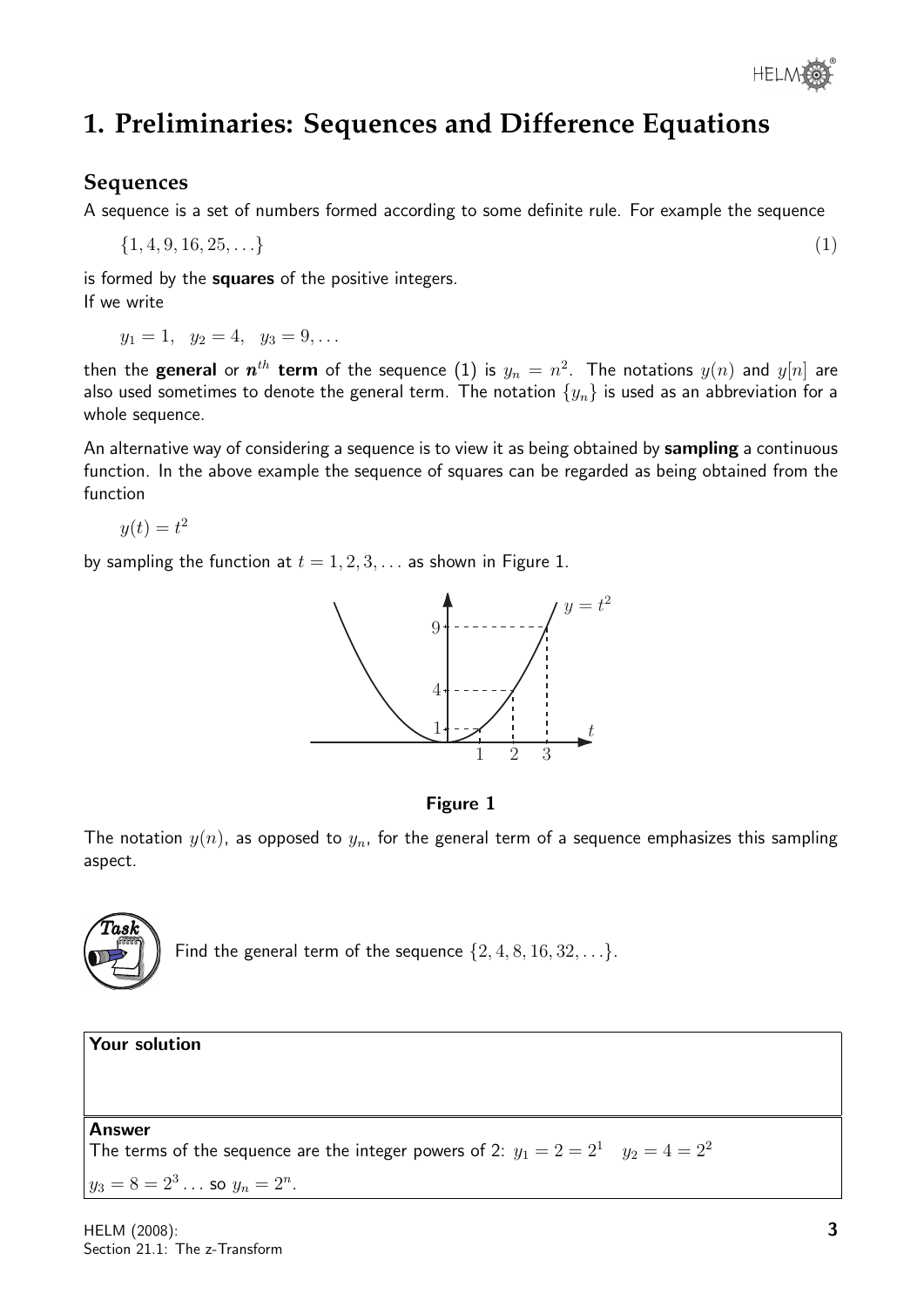Here the sequence  $\{2^n\}$  are the sample values of the continuous function  $y(t) = 2^t$  at  $t = 1, 2, 3, \ldots$ An alternative way of defining a sequence is as follows:

- (i) give the first term  $y_1$  of the sequence
- (ii) give the rule for obtaining the  $(n + 1)$ <sup>th</sup> term from the  $n^{\text{th}}$ .

A simple example is

 $y_{n+1} = y_n + d$   $y_1 = a$ 

where  $a$  and  $d$  are constants.

It is straightforward to obtain an expression for  $y_n$  in terms of  $n$  as follows:

$$
y_2 = y_1 + d = a + d
$$
  
\n
$$
y_3 = y_2 + d = a + d + d = a + 2d
$$
  
\n
$$
y_4 = y_3 + d = a + 3d
$$
  
\n
$$
\vdots
$$
  
\n
$$
y_n = a + (n - 1)d
$$
\n(2)

This sequence characterised by a constant difference between successive terms

 $y_{n+1} - y_n = d$   $n = 1, 2, 3, ...$ 

is called an arithmetic sequence.



Calculate the  $n^{\text{th}}$  term of the arithmetic sequence defined by

 $y_{n+1} - y_n = 2$   $y_1 = 9$ .

Write out the first 4 terms of this sequence explicitly.

Suggest why an arithmetic sequence is also known as a linear sequence.

#### Your solution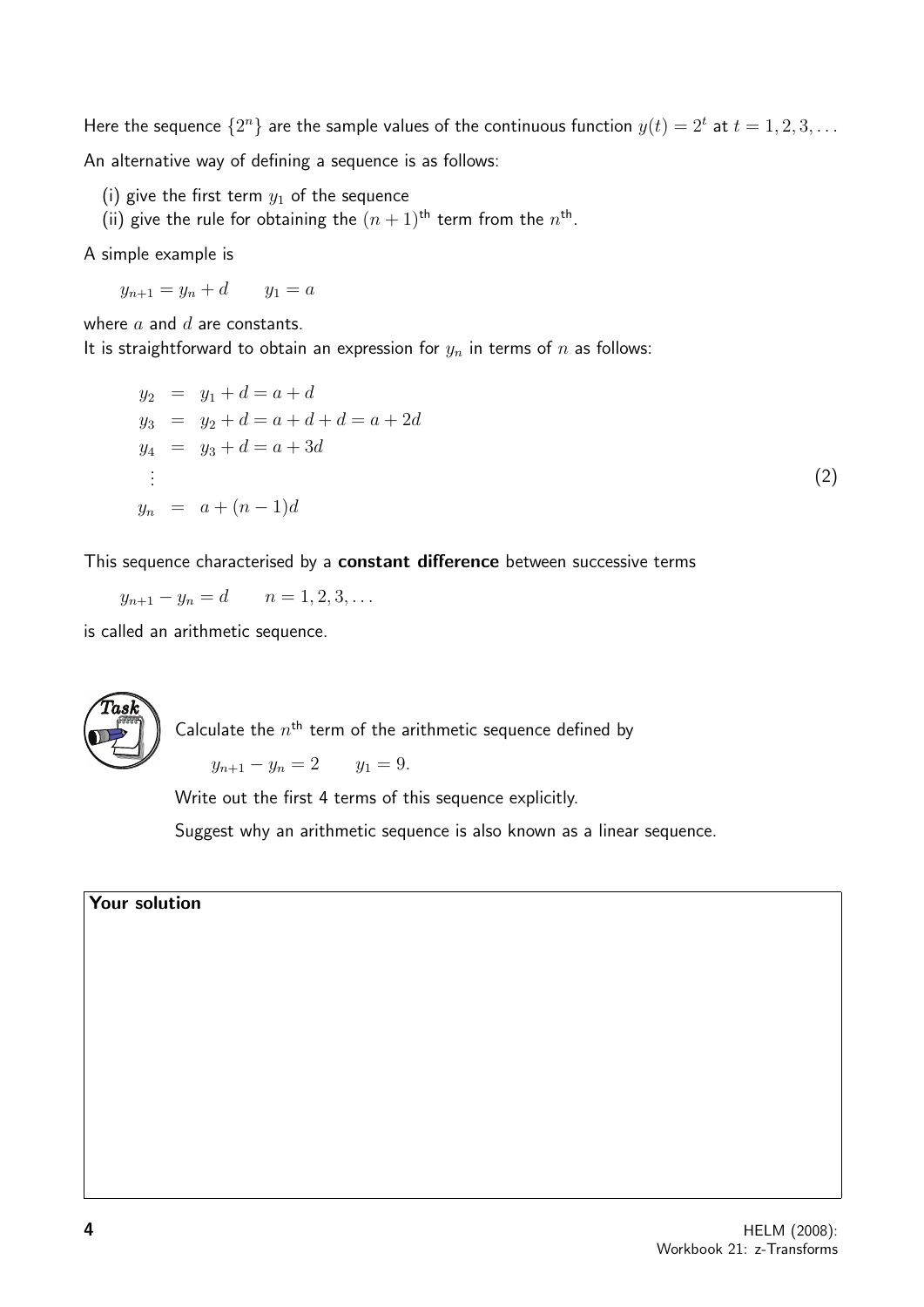

Answer

We have, using (2),  $y_n = 9 + (n-1)2$  or  $y_n = 2n + 7$ so  $y_1 = 9$  (as given),  $y_2 = 11$ ,  $y_3 = 13$ ,  $y_4 = 15$ , ...

A graph of  $y_n$  against n would be just a set of points but all lie on the straight line  $y = 2x + 7$ , hence the term 'linear sequence'.



#### **Nomenclature**

The equation

$$
y_{n+1} - y_n = d \tag{3}
$$

is called a difference equation or recurrence equation or more specifically a first order, constant coefficient, linear, difference equation.

The sequence whose  $n^{\text{th}}$  term is

$$
y_n = a + (n-1)d \tag{4}
$$

is the **solution** of (3) for the **initial condition**  $y_1 = a$ .

The coefficients in (3) are the numbers preceding the terms  $y_{n+1}$  and  $y_n$  so are 1 and  $-1$  respectively. The classification first order for the difference equation (3) follows because the difference between the highest and lowest subscripts is  $n + 1 - n = 1$ .

Now consider again the sequence

$$
\{y_n\} = \{2^n\}
$$

Clearly

$$
y_{n+1} - y_n = 2^{n+1} - 2^n = 2^n
$$

so the difference here is dependent on  $n$  i.e. is not constant. Hence the sequence  $\{2^n\}=\{2,4,8,\ldots\}$ is not an arithmetic sequence.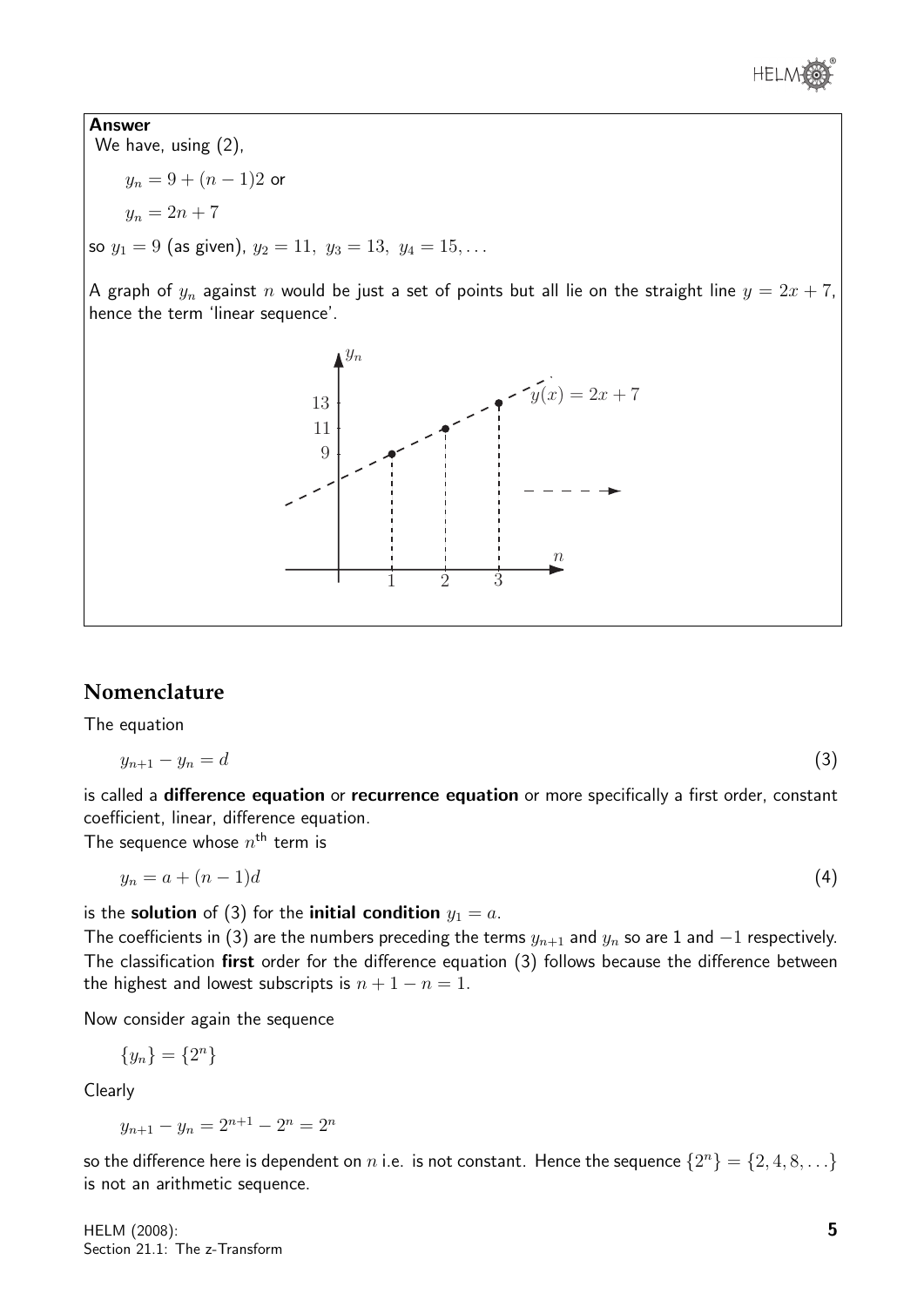

For the sequence  $\{y_n\}=2^n$  calculate  $y_{n+1}-2y_n$ . Hence write down a difference equation and initial condition for which  $\{2^n\}$  is the solution.

Your solution Answer  $y_{n+1} - 2y_n = 2^{n+1} - 2 \times 2^n = 2^{n+1} - 2^{n+1} = 0$ Hence  $y_n = 2^n$  is the solution of the **homogeneous** difference equation  $y_{n+1} - 2y_n = 0$  (5) with initial condition  $y_1 = 2$ . The term 'homogeneous' refers to the fact that the right-hand side of the difference equation (5) is

More generally it follows that

 $y_{n+1} - Ay_n = 0$   $y_1 = A$ 

has solution sequence  $\{y_n\}$  with general term

$$
y_n = A^n
$$

zero.

#### **A second order difference equation**

Second order difference equations are characterised, as you would expect, by a difference of 2 between the highest and lowest subscripts. A famous example of a constant coefficient second order difference equation is

$$
y_{n+2} = y_{n+1} + y_n \quad \text{or} \quad y_{n+2} - y_{n+1} - y_n = 0 \tag{6}
$$

The solution  $\{y_n\}$  of (6) is a sequence where any term is the sum of the two preceding ones.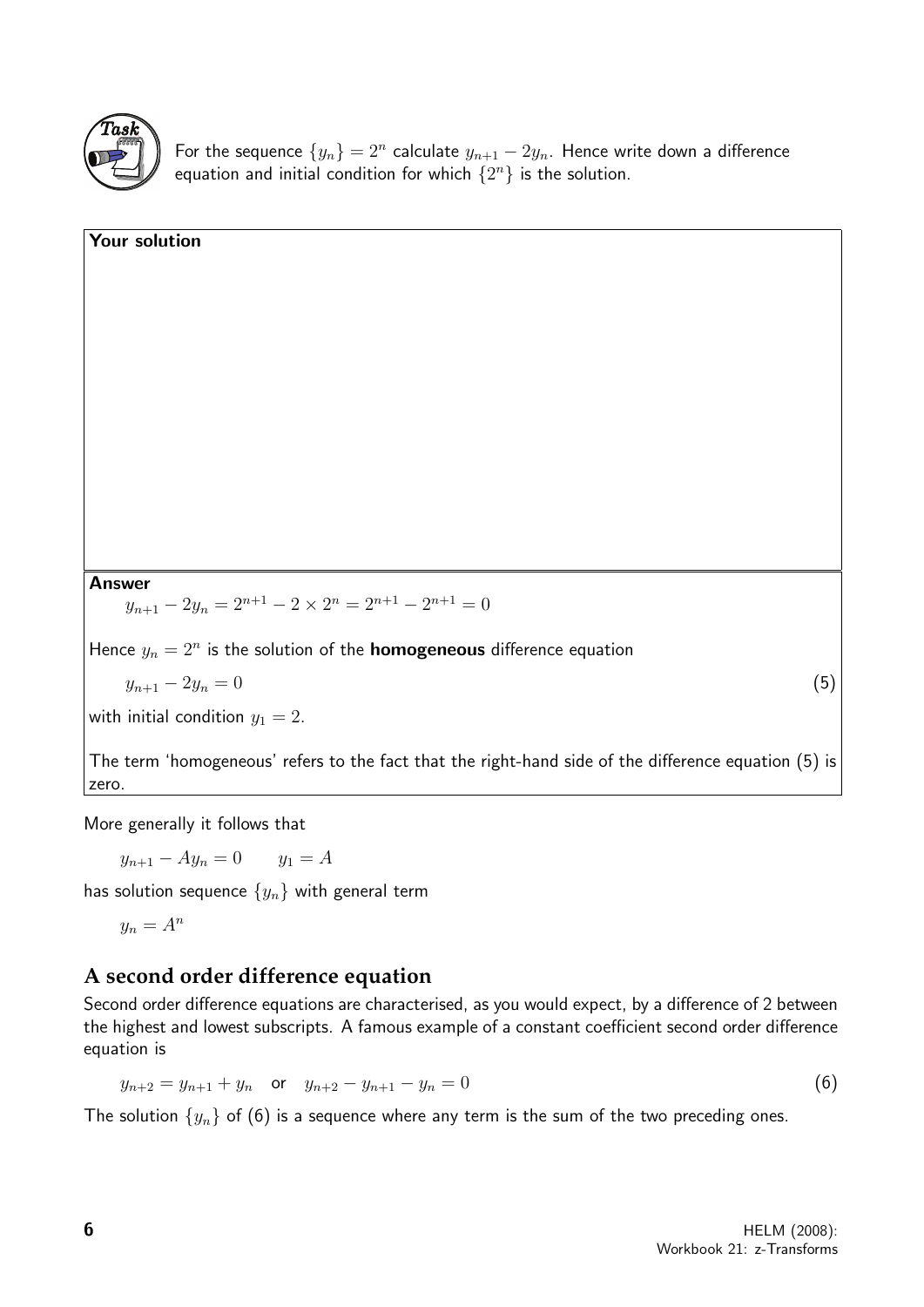

What additional information is needed if (6) is to be solved?

#### Your solution

#### Answer

**Two** initial conditions, the values of  $y_1$  and  $y_2$  must be specified so we can calculate

 $y_3 = y_2 + y_1$  $y_4 = y_3 + y_2$ 

and so on.



Find the first 6 terms of the solution sequence of (6) for each of the following sets of initial conditions

(a) 
$$
y_1 = 1
$$
  $y_2 = 3$   
(b)  $y_1 = 1$   $y_2 = 1$ 

Your solution Answer (a)  $\{1, 3, 4, 7, 11, 18 \ldots\}$ (b)  $\{1, 1, 2, 3, 5, 8, \ldots\}$  (7)

The sequence (7) is a very famous one; it is known as the Fibonacci Sequence. It follows that the solution sequence of the difference equation (6)

$$
y_{n+1} = y_{n+1} + y_n
$$

with initial conditions  $y_1 = y_2 = 1$  is the Fibonacci sequence. What is not so obvious is what is the general term  $y_n$  of this sequence.

One way of obtaining  $y_n$  in this case, and for many other linear constant coefficient difference equations, is via a technique involving  $Z$ −transforms which we shall introduce shortly.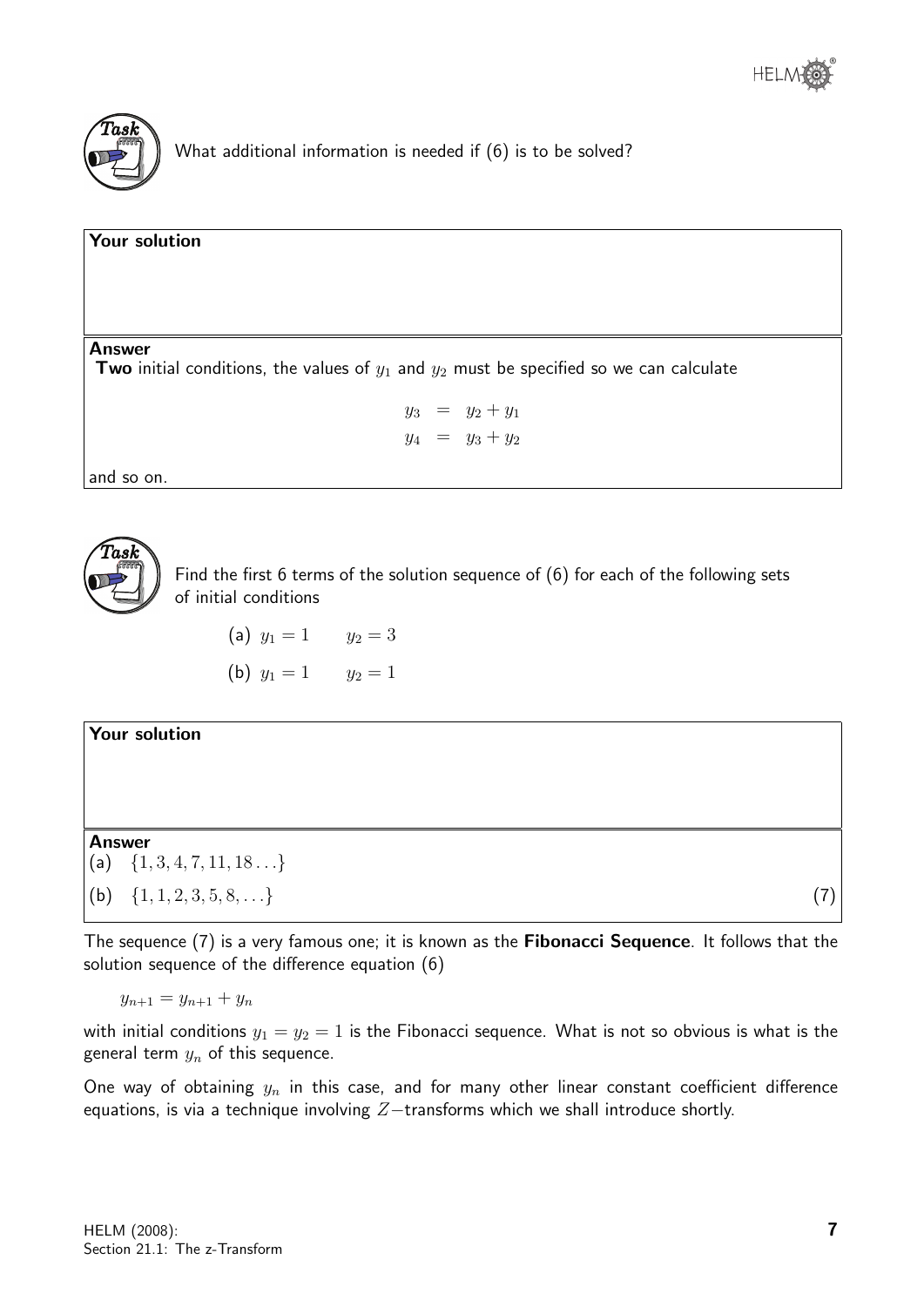#### **Shifting of sequences**

#### Right Shift

Recall the sequence  $\{y_n\}=\{n^2\}$  or, writing out the first few terms explicitly,

 ${y_n} = {1, 4, 9, 16, 25, \ldots}$ 

The sequence  ${v_n} = {0, 1, 4, 9, 16, 25, \ldots}$  contains the same numbers as  $y_n$  but they are all shifted one place to the right. The general term of this shifted sequence is

 $v_n = (n-1)^2$   $n = 1, 2, 3, ...$ 

Similarly the sequence

 $\{w_n\} = \{0, 0, 1, 4, 9, 16, 25, \ldots\}$ 

has general term

$$
w_n = \begin{cases} (n-2)^2 & n = 2, 3, ... \\ 0 & n = 1 \end{cases}
$$



For the sequence  $\{y_n\} = \{2^n\} = \{2, 4, 8, 16, \dots\}$  write out explicitly the first 6 terms and the general terms of the sequences  $v_n$  and  $w_n$  obtained respectively by shifting the terms of  $\{y_n\}$ 

(a) one place to the right  $($ b) three places the the right.

Your solution  
\nAnswer  
\n(a)  
\n
$$
\{v_n\} = \{0, 2, 4, 8, 16, 32...\} \qquad v_n = \begin{cases}\n2^{n-1} & n = 2, 3, 4, ...\n\end{cases}
$$
\n(b)  
\n
$$
\{w_n\} = \{0, 0, 0, 2, 4, 8...\} \qquad w_n = \begin{cases}\n2^{n-3} & n = 4, 5, 6, ...\n\end{cases}
$$
\n
$$
v_n = \begin{cases}\n2^{n-3} & n = 4, 5, 6, ...\n\end{cases}
$$
\n
$$
v_n = \begin{cases}\n2^{n-3} & n = 4, 5, 6, ...\n\end{cases}
$$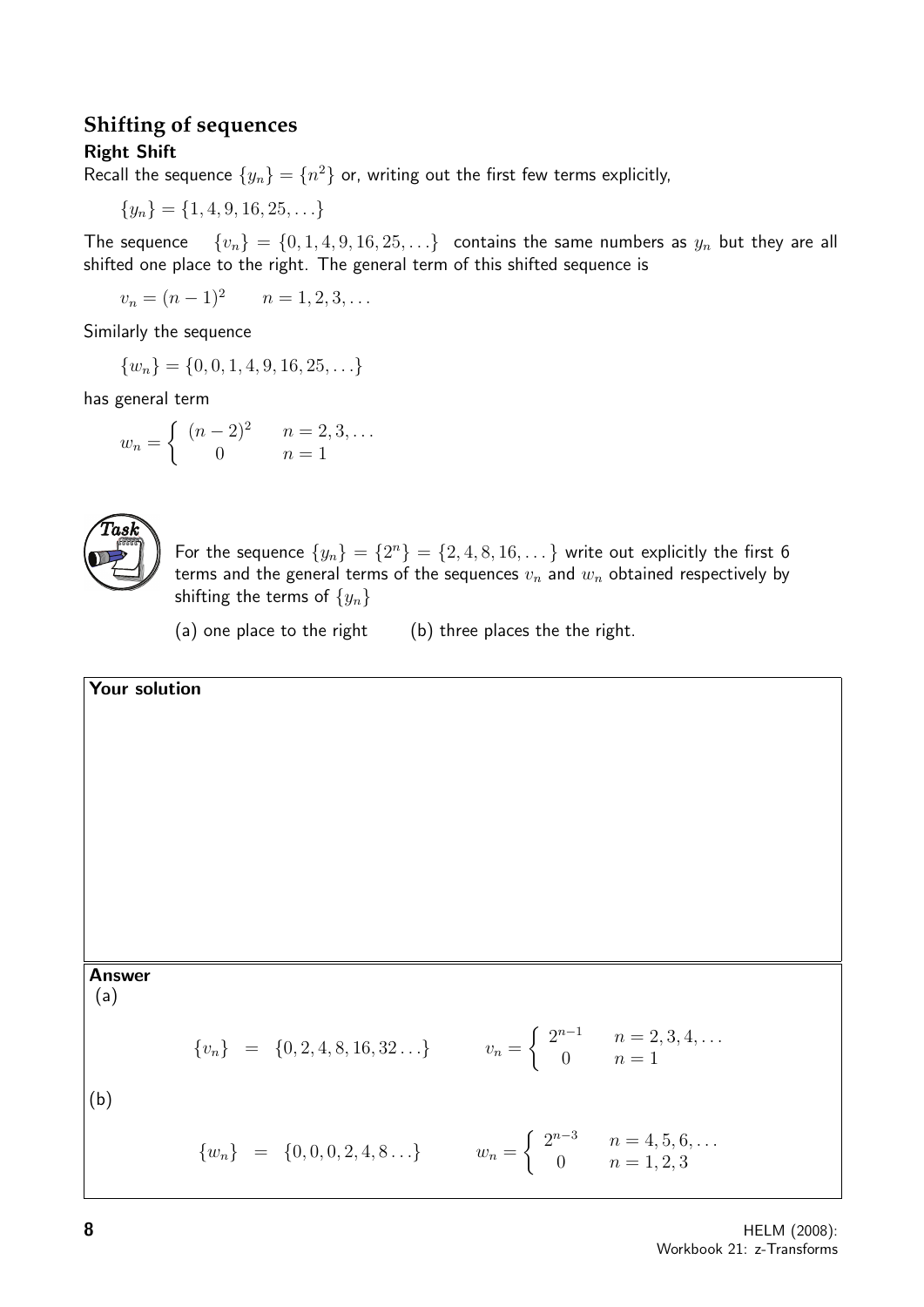

The operation of shifting the terms of a sequence is an important one in digital signal processing and digital control. We shall have more to say about this later. For the moment we just note that in a digital system a right shift can be produced by delay unit denoted symbolically as follows:



Figure 2

A shift of 2 units to the right could be produced by 2 such delay units in series:



Figure 3

(The significance of writing  $z^{-1}$  will emerge later when we have studied  $z$ −transforms.)

#### Left Shift

Suppose we again consider the sequence of squares

$$
\{y_n\} = \{1, 4, 9, 16, 25, \ldots\}
$$

with  $y_n = n^2$ .

Shifting all the numbers one place to the left (or advancing the sequence) means that the sequence  ${v_n}$  generated has terms

$$
v_0 = y_1 = 1 \qquad v_1 = y_2 = 4 \qquad v_2 = y_3 = 9 \dots
$$

and so has general term

$$
v_n = (n+1)^2 \qquad n = 0, 1, 2, \dots
$$

$$
= y_{n+1}
$$

Notice here the appearance of the zero subscript for the first time.

Shifting the terms of  $\{v_n\}$  one place to the left or equivalently the terms of  $\{y_n\}$  two places to the left generates a sequence  $\{w_n\}$  where

$$
w_{-1} = v_0 = y_1 = 1 \qquad w_0 = v_1 = y_2 = 4
$$

and so on.

The general term is

$$
w_n = (n+2)^2 \qquad n = -1, 0, 1, 2, \dots
$$

$$
= y_{n+2}
$$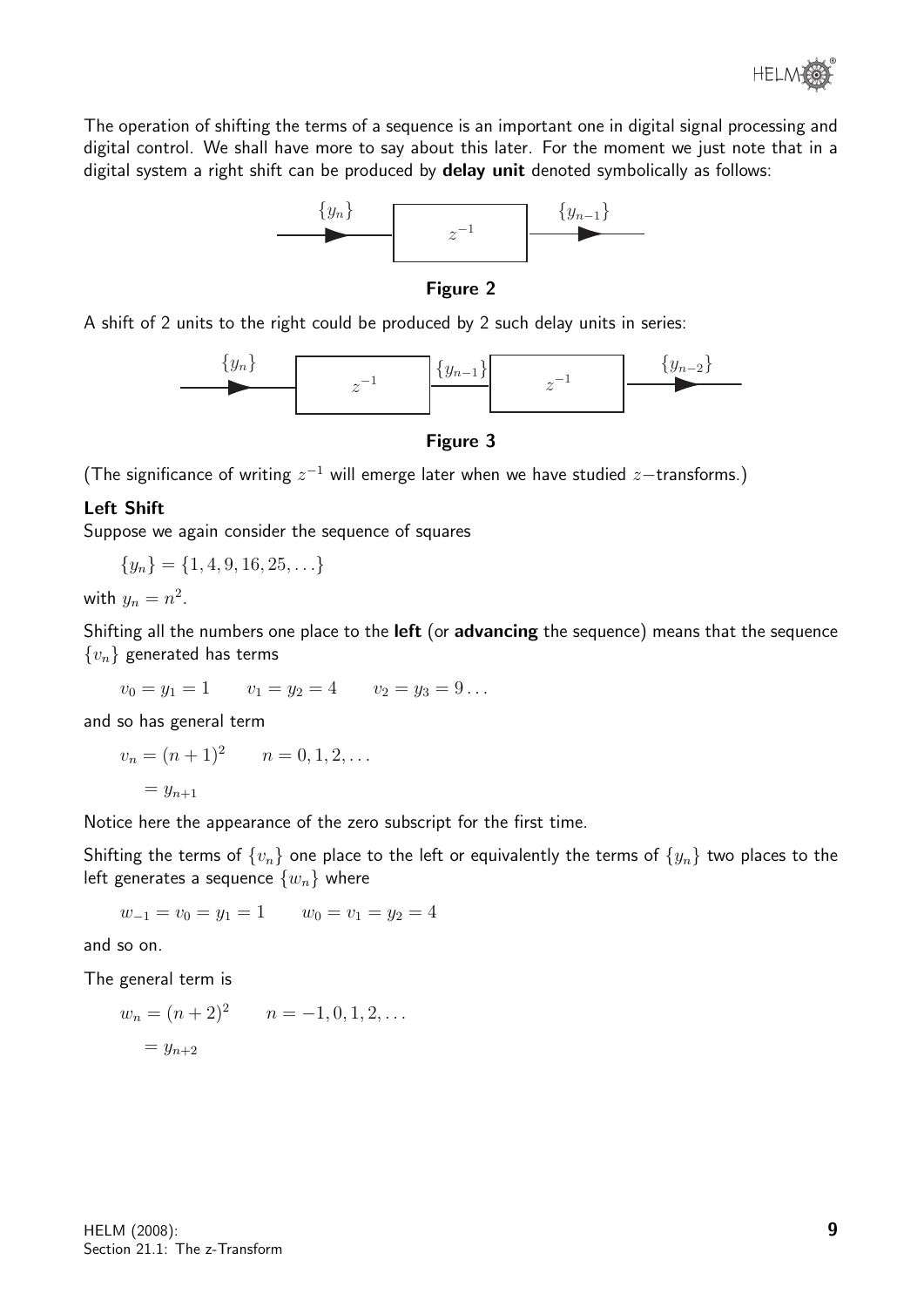

If  $\{y_n\} = \{1, 1, 2, 3, 5, ...\}$   $n = 1, 2, 3, ...$  is the Fibonacci sequence, write out the terms of the sequences  $\{y_{n+1}\},\ \{y_{n+2}\}.$ 



It should be clear from this discussion of left shifted sequences that the simpler idea of a sequence 'beginning' at  $n = 1$  and containing only terms  $y_1, y_2, \ldots$  has to be modified.

We should instead think of a sequence as two-sided i.e.  $\{y_n\}$  defined for all integer values of n and zero. In writing out the 'middle' terms of a two sided sequence it is convenient to show by an arrow the term  $y_0$ .

For example the sequence  $\{y_n\} = \{n^2\}$   $n = 0, \pm 1, \pm 2, \ldots$  could be written

$$
\{\ldots 9,4,1,0,1,4,9,\ldots\}
$$

A sequence which is zero for negative integers  $n$  is sometimes called a **causal** sequence. For example the sequence, denoted by  $\{u_n\}$ ,

$$
u_n = \begin{cases} 0 & n = -1, -2, -3, \dots \\ 1 & n = 0, 1, 2, 3, \dots \end{cases}
$$

is causal. Figure 4 makes it clear why  $\{u_n\}$  is called the unit step sequence.



Figure 4

The 'curly bracket' notation for the unit step sequence with the  $n = 0$  term arrowed is

$$
\{u_n\} = \{\ldots, 0, 0, 0, 1, 1, 1, \ldots\}
$$